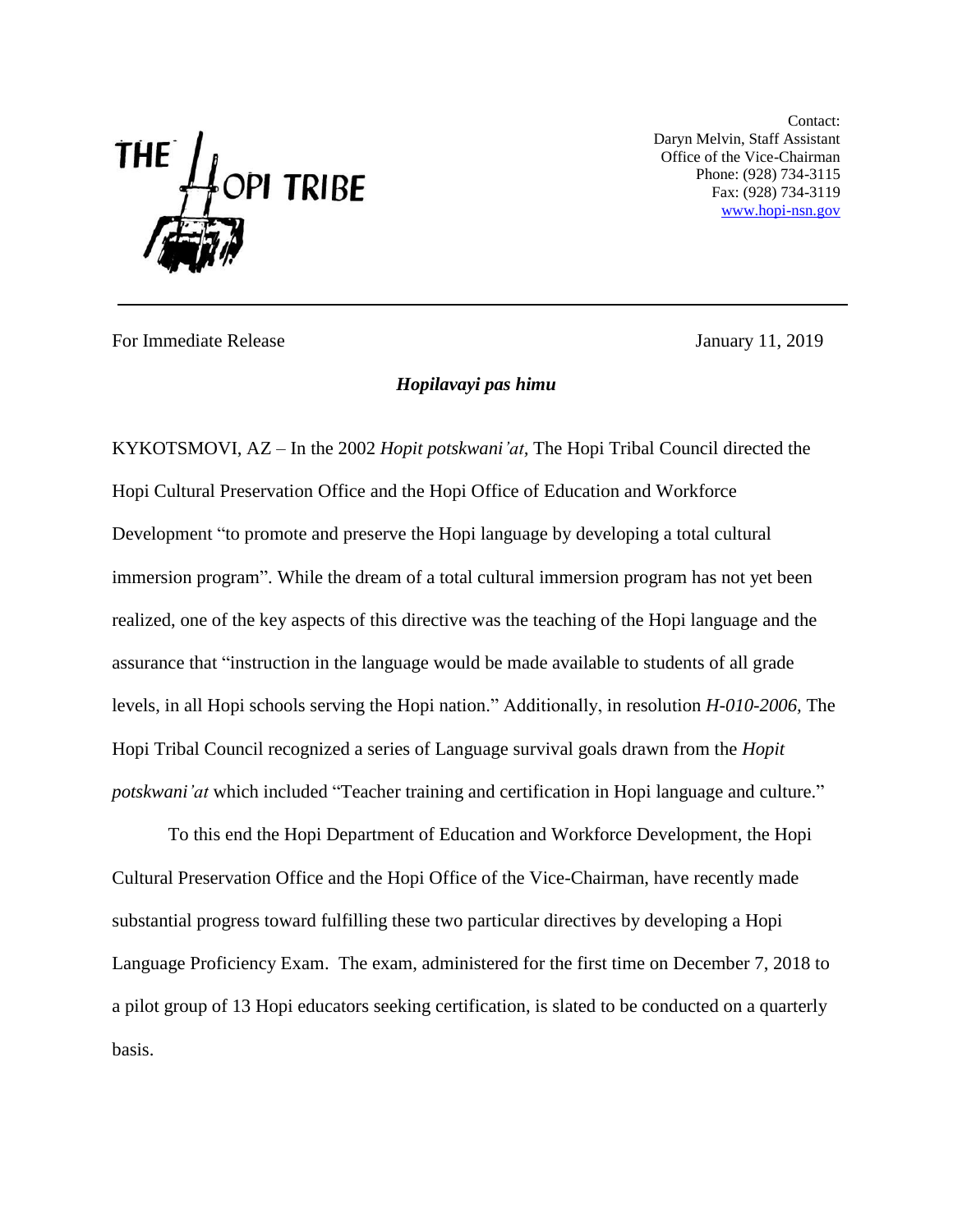"In order to ultimately provide instruction in the Hopi language to students of all grade levels, in all Hopi schools serving the Hopi reservation, we must first ensure that we have educators certified to teach the Hopi language." said Dr. Noreen Sakiestewa, Director of the Hopi Department of Education and Workforce Development.

Impetus to create such an exam also came from a 2012 State Board of Education ruling regarding Native American Language Certification in which a certificate would be "issued to individuals qualified to teach only a Native American language in Grades pre-K-12." However, one particular requirement of this certification was that "proficiency shall be verified on official letter head by a person, persons, or entity designated by the appropriate tribe."

Therefore, as the manner in which Hopi language proficiency is verified is left to the Tribe's discretion, the Hopi Department of Education, the Hopi Cultural Preservation Office, and the Hopi Office of the Vice-Chairman aimed to develop a proficiency exam that would serve as an unbiased yet quantifiable measure of one's linguistic abilities. To do this the Hopi Proficiency Exam was structured to assess one's proficiency in four fundamental areas: Comprehension, Reading, Speaking and Grammar. These four fundamental areas were meant to correspond with the Hopi language instruction requirements also set forth by the Hopi Tribal Council resolution *H-010-2006*, which stated that "Hopi language instruction shall include to the greatest extent practicable…speaking, comprehension, reading and writing skills and study of the formal grammar of the language"

"One of the biggest misconceptions regarding language is that fluency is purely about speaking the language, when in reality, learning how to speak is only part of the process," said Dr. Sakiestewa, "in academic terms, Linguistic Proficiency is the ability of an individual to demonstrate adequate mastery of the language in a range of skills and applications, which is why